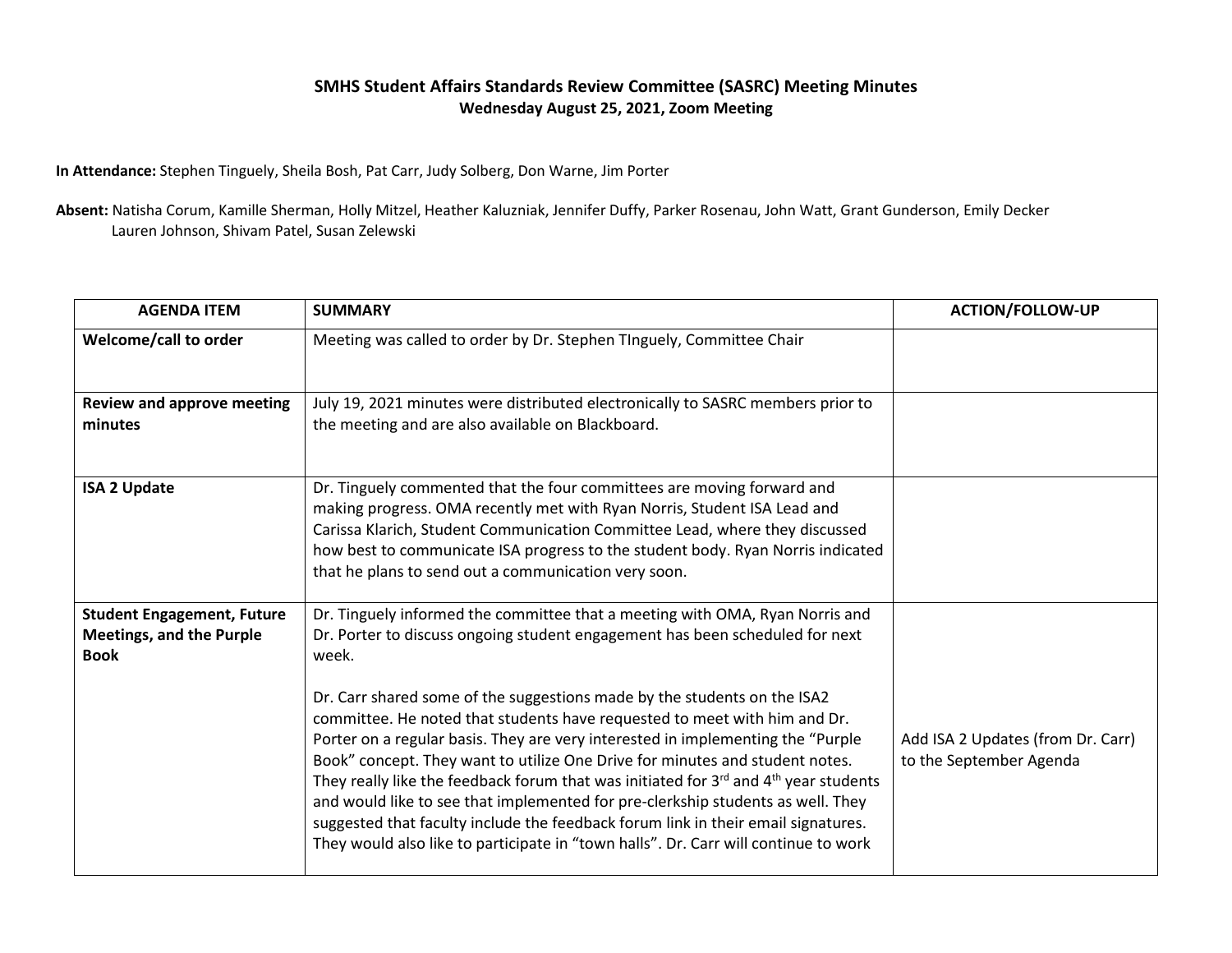|                                                                            | with the students to determine which of their recommendations can be<br>implemented.<br>Briefly discussed meeting dates and times. As students previously requested that<br>meetings be held later in the day, OMA made adjustments and has scheduled<br>future meetings on the first Wednesday of every month at 5pm starting January<br>5, 2022. As no students were present at today's meeting this item will be added<br>to next months agenda.                                                                                                                                                                                | Add meeting schedule<br>announcement to Sept Agenda                                 |
|----------------------------------------------------------------------------|------------------------------------------------------------------------------------------------------------------------------------------------------------------------------------------------------------------------------------------------------------------------------------------------------------------------------------------------------------------------------------------------------------------------------------------------------------------------------------------------------------------------------------------------------------------------------------------------------------------------------------|-------------------------------------------------------------------------------------|
| <b>Student Elections &amp; Role of</b><br><b>Student Committee Members</b> | Dr. Porter is working on information for upcoming student elections. Discussed<br>the role of student leaders and the role of the chair in onboarding new student<br>committee members. Dr. Carr suggesting providing the student(s) with the<br>governance docs and explaining their roles as representatives of their elected<br>committee(s). As no students were present at this meeting, this item will be<br>added to the next month's agenda.                                                                                                                                                                               | Add Discussion on Student Leader<br>Roles & Responsibilities to<br>September Agenda |
| <b>Element 3.3 Review</b>                                                  | In the Dean's review of our current version of this element, he commented that<br>we need additional outcomes data for our pathway (Pipeline) programs. In<br>response to the Dean's request, Judy Solberg has scheduled a meeting with some<br>people from INMED and the Center for Rural Health (Yvette La Pierre, Kylie<br>Nissen, Bran Gibbens and Don Warne, Pat Carr, Susan Holden, and Michelle<br>Graba) which will take place next Monday. It is noted that the Dean would prefer<br>to use the term pathway in place of pipeline. Relevant outcomes from this<br>meeting will be shared with the appropriate committees. |                                                                                     |
| <b>GQ Review for UMEC</b>                                                  | Dr. Carr commented that UMEC receives reports from all curriculum committees<br>and all Campus Deans who are charged with reading the narrative responses.<br>Dr. Carr asked SASRC to review several tables in the GQ (7, 16, 41-50).<br>Committee noted that #7 Quality of medical education has a higher than average<br>"neutral" rating compared to the national average. #16 (knowledge of<br>perspectives of individuals from different backgrounds influenced by diversity<br>education), noted that those that strongly agree is less than the national average.                                                           |                                                                                     |